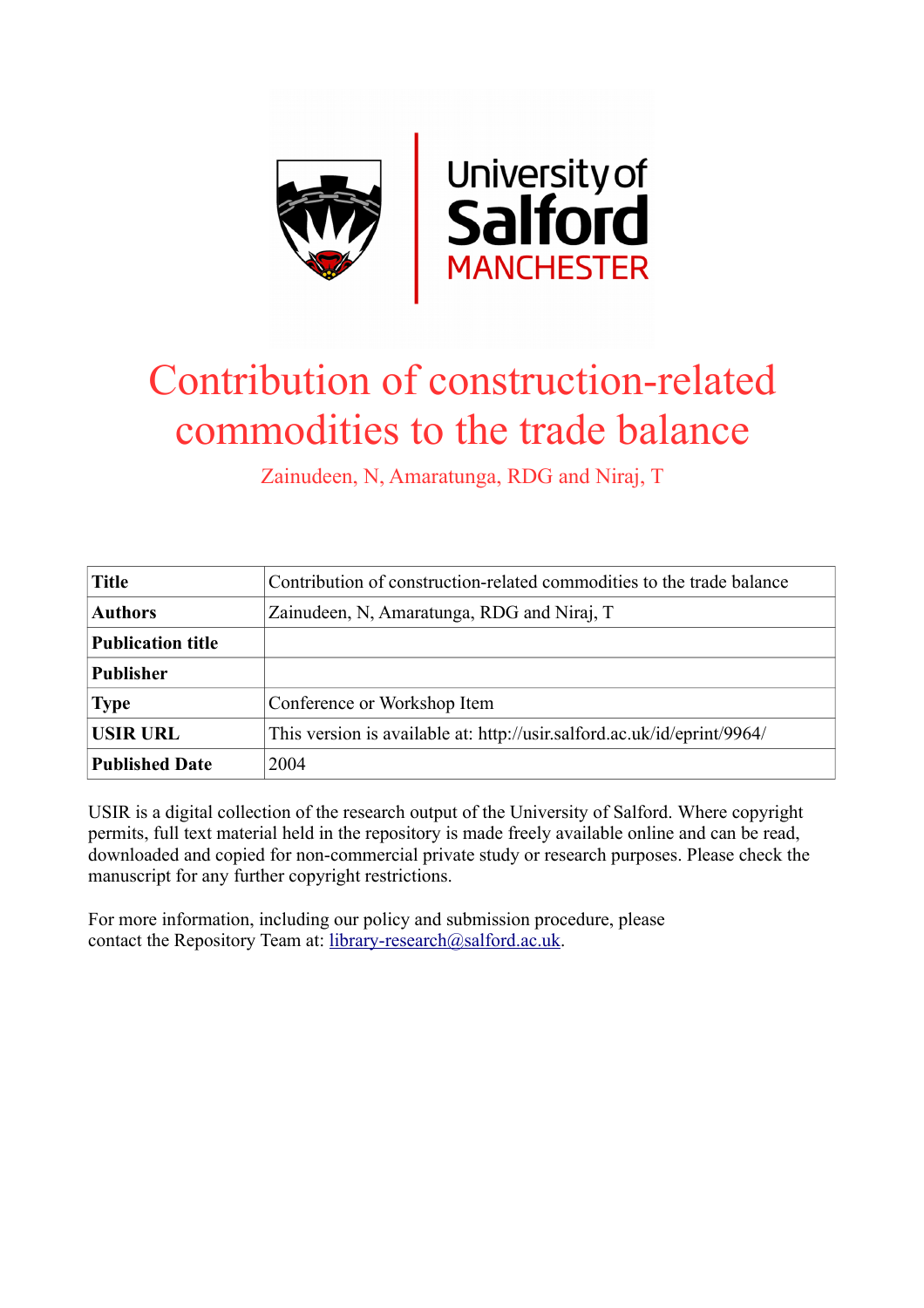# **CONTRIBUTION OF CONSTRUCTION-RELATED COMMODITIES TO THE TRADE BALANCE OF SRI LANKA**

**M.N.Zainudeen1 , T.Niraj<sup>1</sup> and D. Amaratunga<sup>2</sup>**

<sup>1</sup>Department of Building Economics, University of Moratuwa, Sri Lanka, 10200 E-mail: nisa@mail.ac.lk <sup>2</sup>Research Institute for the Built and Human Environment, University of Salford, Salford M7 1UN E-mail: R.D.G.Amaratunga@salford.ac.uk

**ABSTRACT:** This research aims to analyse the contribution of construction-related commodities to the trade balance of Sri Lanka.

The study has been carried out on selected 310 construction materials and equipments according to Harmonized System (HS) Codes. Further a survey had been done on 215 importers of steel to determine the percentage of imported construction-related steel on the total imported steel. Trend analysis is done over the last decade, with the supported information from price indices, general duties, tariff reforms, economic status of the country and past performance of the construction industry itself.

It is found that the contribution of imported steel, cement, electrical items and machineries is more than 80% on total imported construction-related commodities. Steel ranks first among the construction related commodities followed by cement, electrical items and machineries. With an annual average contribution of 24.34% to trade balance, the construction-related imports stand as a main area to be reviewed  $\&$  reconsidered for the related policy changes. **Key Words**: - Construction Industry, Construction Materials, Trade Balance

# **1 INTRODUCTION**

### **1.1 Background**

After the recent years of virtual economic stagnation in the country and the worldwide trade depression, Sri Lanka faced great difficulties in balancing its payments successfully and rapidly, without incurring sufficient economic and social costs. According to Central bank report of Sri Lanka (Central Bank, 2003) the deficit in overall balance of payments widened to US \$ 522 million in 2000 (3.1% of GDP), compared to a deficit of 1.7% of GDP in 1999 and a surplus of 4% of GDP in 1998. This had triggered a reserves crisis as official reserves dropped by 36% since 1999 to about US \$ 1049 million by the end of 2000, sufficient to finance only about 1.7 months of imports. The seriousness of this crisis got reduced after the surplus in overall balance of payment of US\$ 220 million in 2001 and US\$ 338 million in 2002. However, the ongoing economic recovery period & the expected inflationary transition due to the middle-east crisis may press on to reduce the external official reserves in the coming years. This predicament situation may become as one of the serious, major economic problem in the near future.

As the major component in the balance of payments, trade balance, especially the imports takes a major part in this crisis. Contribution of construction-related commodities to the trade balance, which is said to be 20%-30% (still increasing) in turn, will affect the balance of payment. There fore it is necessary to investigate the contribution of building materials to the trade balance in order to facilitate policy making.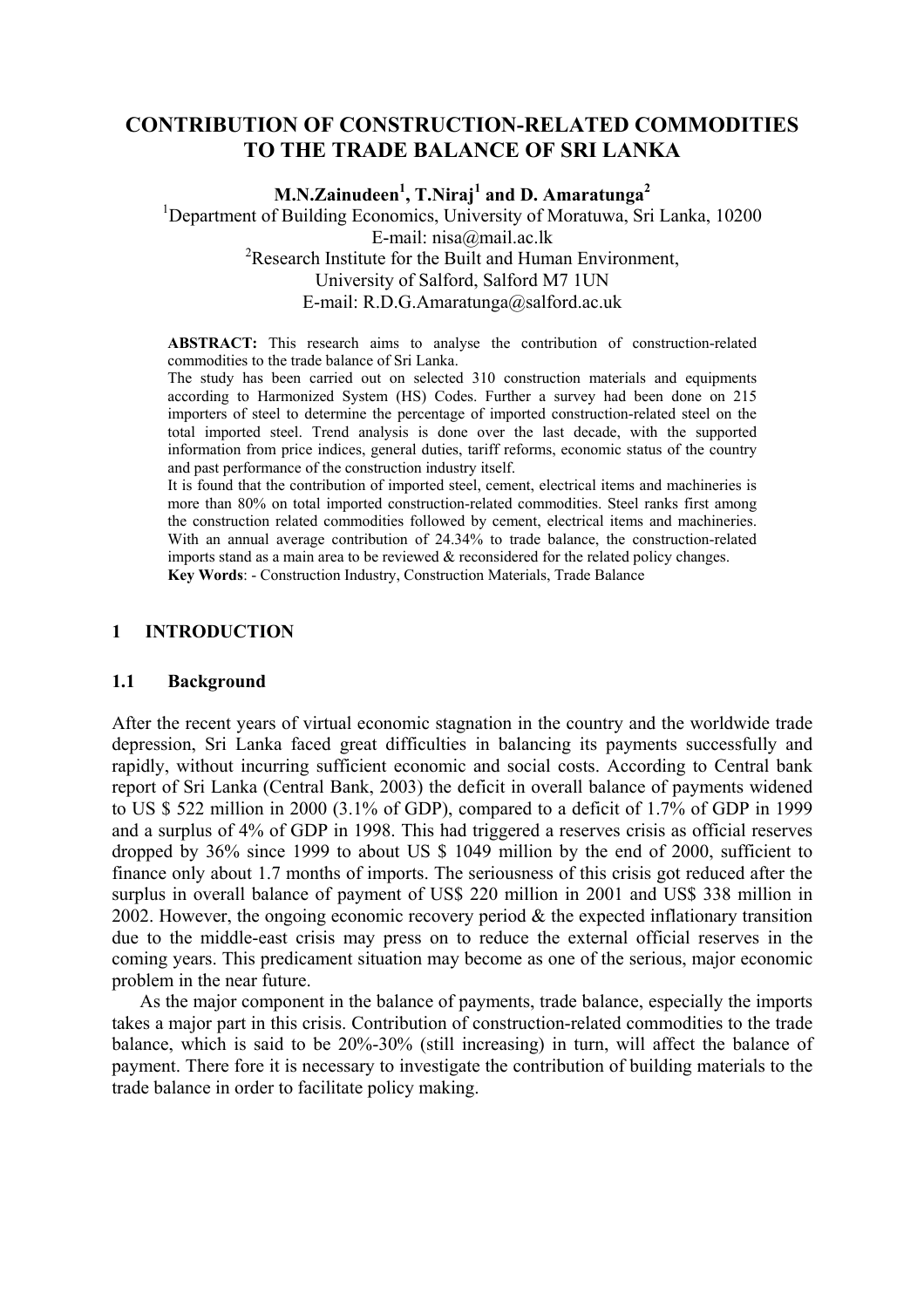# **1.2 Aims and Objectives**

- ♦ To identify the construction related commodities, which contribute to the trade balance of Sri Lanka.
- ♦ To determine the value and percentage of construction-related commodities in the trade balance and to analyze the trend of the selected such commodities throughout the last decade.
- ♦ To identify the changes in tariff structure over this period for the selected constructionrelated commodities.
- ♦ To suggest means of improvement.

# **1.3 Methodology**

The research focused on 310 construction-related commodities, selected with reference to Harmonized System (HS) Codes. This is the classification system used in the source document "External Trade Statistics" which provides detailed information on imports and exports. The selected commodities are then categorized into 16 categories. As the HS classification doesn't identify the steel used for construction separately, a survey has been done on 215 steel importers of year 2000 to determine the percentage of steel imports related to construction industry. These 215 importers import more than 90% of the total steel imports.

The research mainly considered the contribution of construction industry to trade balance and therefore the value of import and export of construction-related commodities should have been taken. However, there aren't any exports related to construction in the Sri Lankan context. Hence, the study is further narrowed down to imports of construction –related commodities. The import values for the selected 310 commodities have been extracted from External trade statistics for the last 10 years and analysed together with information gathered on the changes in ICTAD price indices for the considered categories, general duties on the important 120 construction related commodities, changes in economic status of the country and the past performance of the construction industry.

# **1.4 Scope**

The commodities which cannot be identified according to the 'Harmonized system of referring' are excluded from the study. However, the contribution of these commodities is expected to be negligible as all the significant items are identified through HS Coding.

# **1.5 Limitations**

Other than the commodities which are exclusively used in construction such as cement, asbestos etc., the balance commodities contain a lesser proportion of other industry related components which could not be identified separately.

Further iron and articles of iron are defined with chemical names and sizes. As construction related component cannot be separately identified from this, a survey is carried out on the importers of steel and iron to find the percentage of construction related steel on the total import of steel.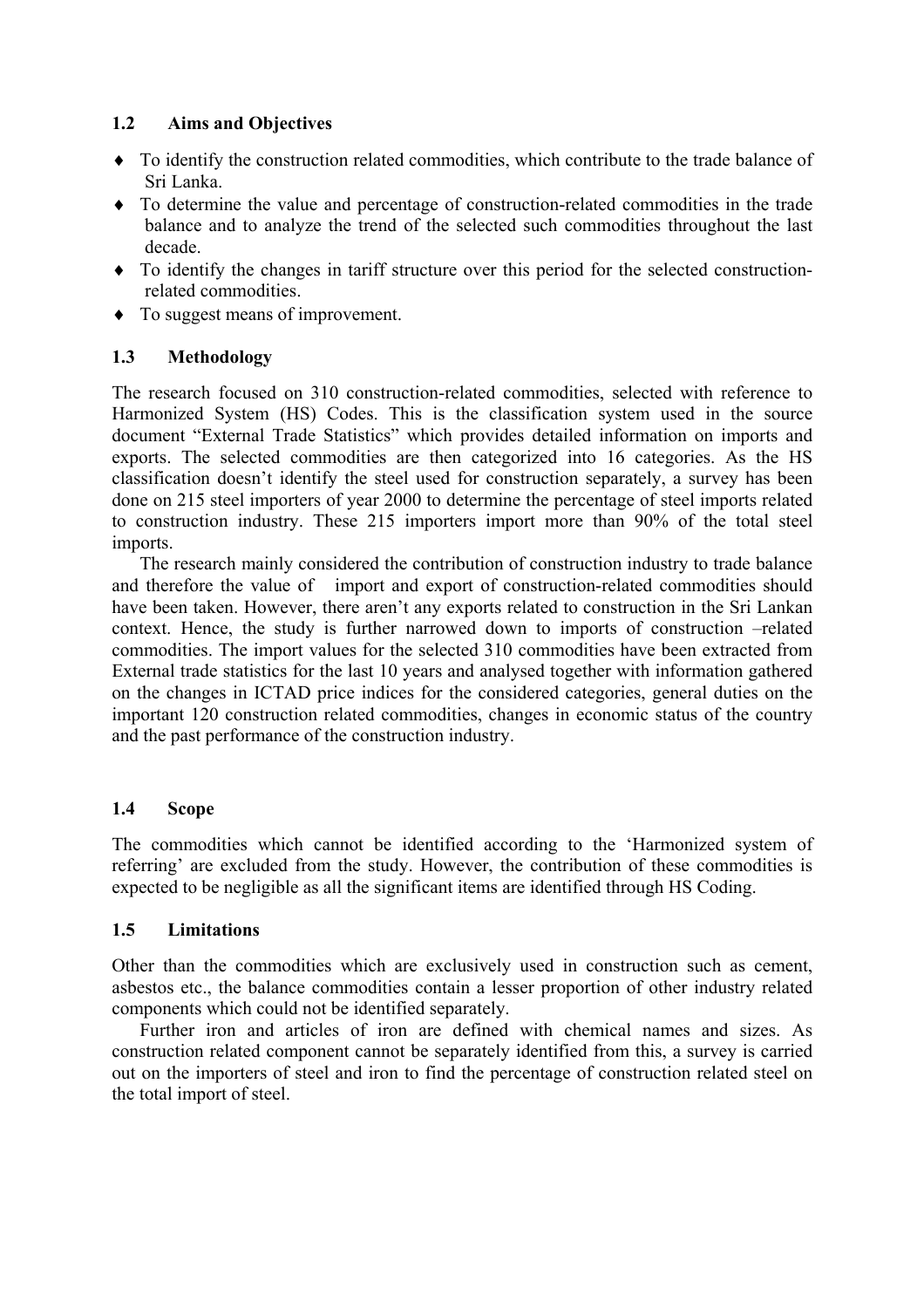### **2 THE COMPOSITION OF BALANCE OF PAYMENT AND ITS EFFECTS**

### **2.1 Balance of Payments Categories**

According to Alan C. Shapiro, the balance of payments is "An accounting statement that summarizes all the economic transactions between residents of the home country and residents of all other countries" (Shapiro 1998). But this definition is frequently tested by the *Informal market* (Black market) currency transactions, especially in developing countries. In real terms for published Balance of Payment (BOP) accounts, a better definition would be "An accounting statement that summarizes all the formal economic transactions between the home country and the other countries; in other words legal transactions that involve payments or receipts of foreign exchange".

BOP statistics are published annually in the Central Bank Annual Report of Sri Lanka. These statistics are always prepared in US\$, as United States holds the major potion of the country's foreign currency reserves. It is converted to SL Rupees whenever needed.

The largest component of BOP is Trade Balance. This is the difference between nation's imports and exports of merchandise.

### **3 HARMONIZED SYSTEM OF REFERRING**

### **3.1 Harmonized System of Referring**

"Harmonized commodity description and coding system" generally referred as "Harmonized system"(HS), is a coding or classifying procedure of commodities set out in the International convention on Harmonized commodity description and coding system. Sri Lanka is a contracting party to this convention and therefore the classification of commodities should comply with the harmonized system of referring. The intention behind this reference is to set out a standard for classification of commodities among the countries to facilitate conformity in recording worldwide transactions and to categorically identify the position of international trade in the world economy.

This research considered HS as the base of classification of items and categories as the statistics available on imports and exports of the commodities are based on harmonized system of referring. The revenue protection order No. 02/2002 of customs notification, which comes under Revenue Protection Act No 19 of 1962 published by Ministry of Finance on 22nd march 2002, is used as the guideline for reference of HS Codes. This consists of 21 sections, subdivided in to 99 chapters, which is further divided into subchapters. These are provided only for easy reference. Each section is based on raw materials used such as live animals and animal products, vegetable products, mineral products, plastics and rubber articles, textile and article there of, base metals and articles of base metals etc. The chapters further divided these sections in to very specific topics. For example, the section 'Base Metal and Article of it' is divided into aluminium, iron and steel, articles of iron and steel, copper and article there of, tin and articles thereof etc.

According to this latest government notification of revenue protection order, items based on HS Codes are referred and taken into study. Appropriate chapters are referred first and then the total construction-related commodities are selected from the list of products given in HS Code. These selected 310 commodities are put into defined categories of 16 main construction-related commodity streams. These defined 16 categories are,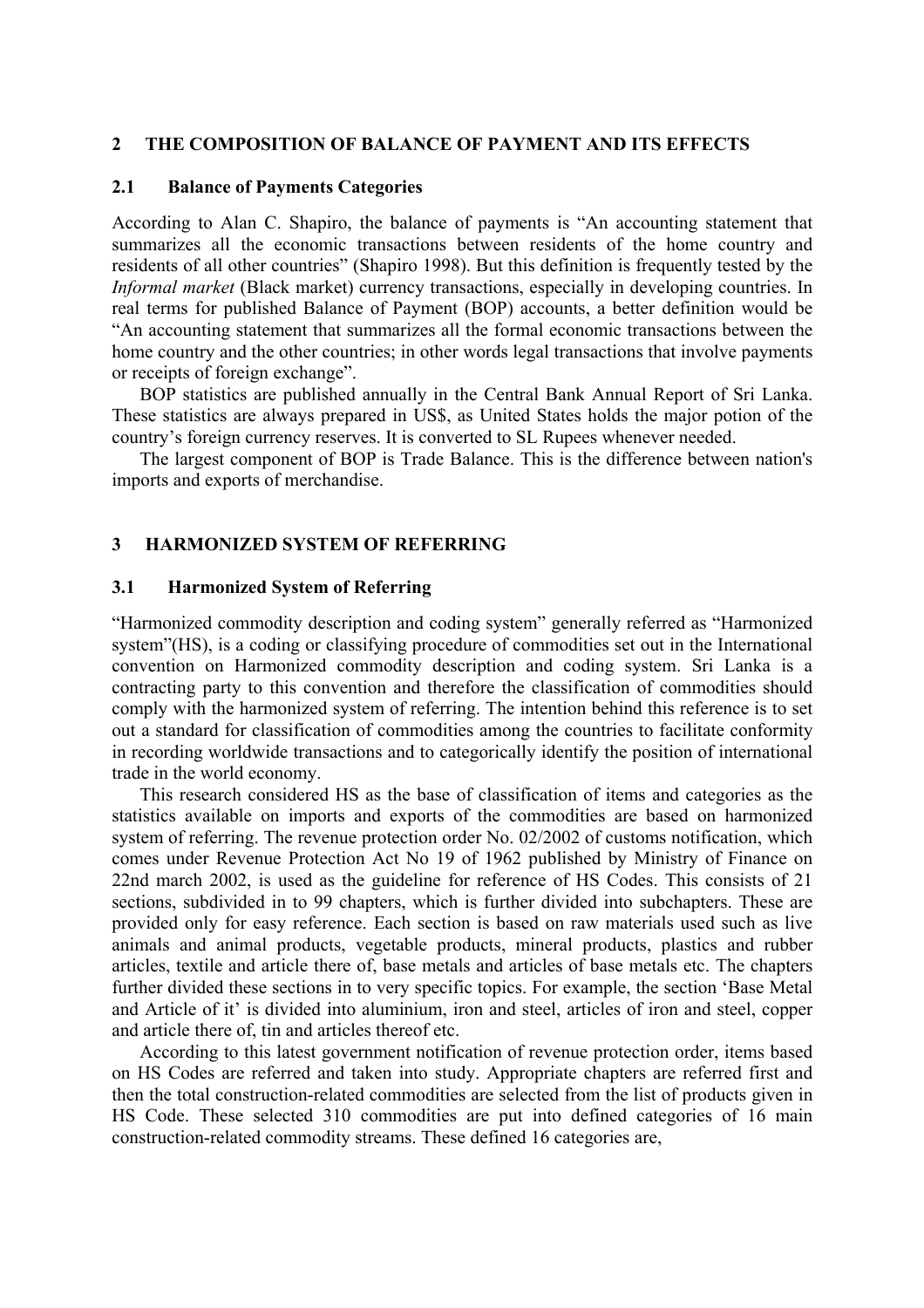| Cement |  |  |
|--------|--|--|
|        |  |  |

- 2. Electrical items
- 3. Iron and steel
- 4. Machineries
- 5. Ceramic products
- 6. Asbestos
- 7. Glass
- 8. Paints, varnishes and putty
- 9. Prefabricated components
- 10. Articles of plastic
- 11. Building stones and their articles
- 12. Carpets
- 13. Articles of Aluminium
- 14. Bituminous substances
- 15. Wood
- 16. Other items

The division is made based on the raw materials used to produce such items, in accordance with "Harmonized commodity description and coding system" (HS Codes). The normal way of classifying the materials used in building, as elements and main components is followed as much as possible for better understanding.

# **4 DISCUSSION**

As the contribution of construction related commodities depend heavily on the performance of the construction industry, it is important to look at the past trend of the performance of construction industry.



Source: Central Bank Annual Reports

Construction value added accounts to an annual average growth rate of 5.03% in the past decade. However, the Sri Lankan construction industry faced unfavourable conditions in the early 1990's, as the construction GDP growth dropped gradually from 8.1% in 1992 to 3.4% in 1996. The combination of prudent monitory management and better fiscal policy measures increased the growth to 7.1% in 1998 (Central Bank, 1999). The global economic crisis again hindered this upturn in 1999. Further, the unfavourable global economic environment exacerbated by domestic uncertainties affected the whole economy including the construction industry negatively in the years 2000 and 2001, ending up with the lowest growth rate for the last decade of 2.5% in 2001.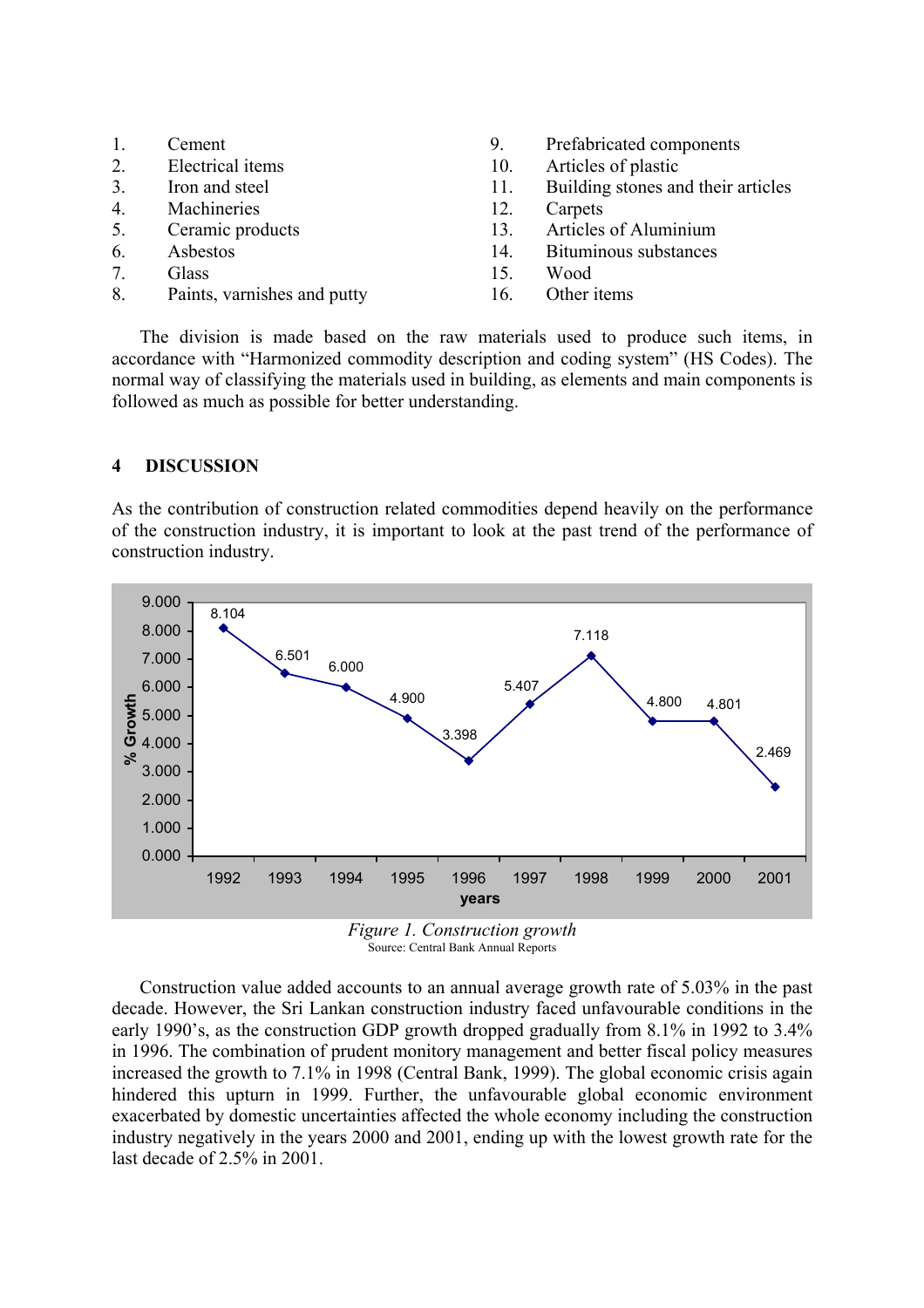Analysis shows that, among the 16 categories of construction related materials, Iron and steel, Cement, Electronic items, Machineries and Ceramic products are the major 5 categories of imports. The average contribution of these 5 items to the total value of imports of construction-related commodities is around 80% every year. Analysis is done considering constant prices based on 1992 annual average exchange rate of US\$ unless otherwise specifically stated.

| <b>Period</b> | 1992  | 1993 | 1994 | Table 1. Allitual Average Exchange Nate of US\$ to SL Nupees<br>1995                    | 1996 | 1997 | 1998 | 1999 | 2000 | 2001  |
|---------------|-------|------|------|-----------------------------------------------------------------------------------------|------|------|------|------|------|-------|
| <b>USS</b>    | 43.83 |      |      | 48.25   49.42   51.25   55.27   58.99   64.59   70.39   75.78                           |      |      |      |      |      | 89.36 |
| Index         |       |      |      | 100.00   110.08   112.75   116.93   126.10   134.59   147.36   160.60   172.90   203.88 |      |      |      |      |      |       |

 $T_{\text{c}}$  1.  $1.1$  Annual Average Exchange  $R_{\text{c}}$  to  $T_{\text{c}}$  for  $\theta$  to  $ST$   $R_{\text{c}}$ 

Source: Central Bank of Sri Lanka, (2002)

#### 3,741 4,022 5,333 6,036 6,558 7,227 8,535 7,788 3,653 4,730 5,162 5,201 5,369 5,792 4,850 5,349 4,418 9,248 9,008 0 1,000 2,000 3,000 4,000 5,000 6,000 7,000 8,000 9,000 10,000 1992 1993 1994 1995 1996 1997 1998 1999 2000 2001 Millions Years Rs. Imported iron & steel at current prices Imported iron & steel based on 1992 annual ave. exchange rate of US \$

### **4.1 Steel**

*Figure 2. Imported Iron & Steel* 

Steel, the major contributor to the import of construction related commodities is fully imported, as the country doesn't have any natural iron resources. The imported steel and iron value increased up to 1998 and declined thereafter. The value of import of steel shows a strong positive correlation with the construction GDP growth. The government encourages import of raw iron and production of the articles of iron locally by imposing higher duty on import of articles of iron. The general duty of 10% on iron from 1992 to 2000 had been taken off and made free of duty in 2001. Duty on articles of iron had been reduced from 50% in 1992 to 25% - 10% in 2001. As the contract sum of a project is significantly affected by the changes in price levels of reinforcement bars, further reduction of duty may enable to reduce cost overruns in projects.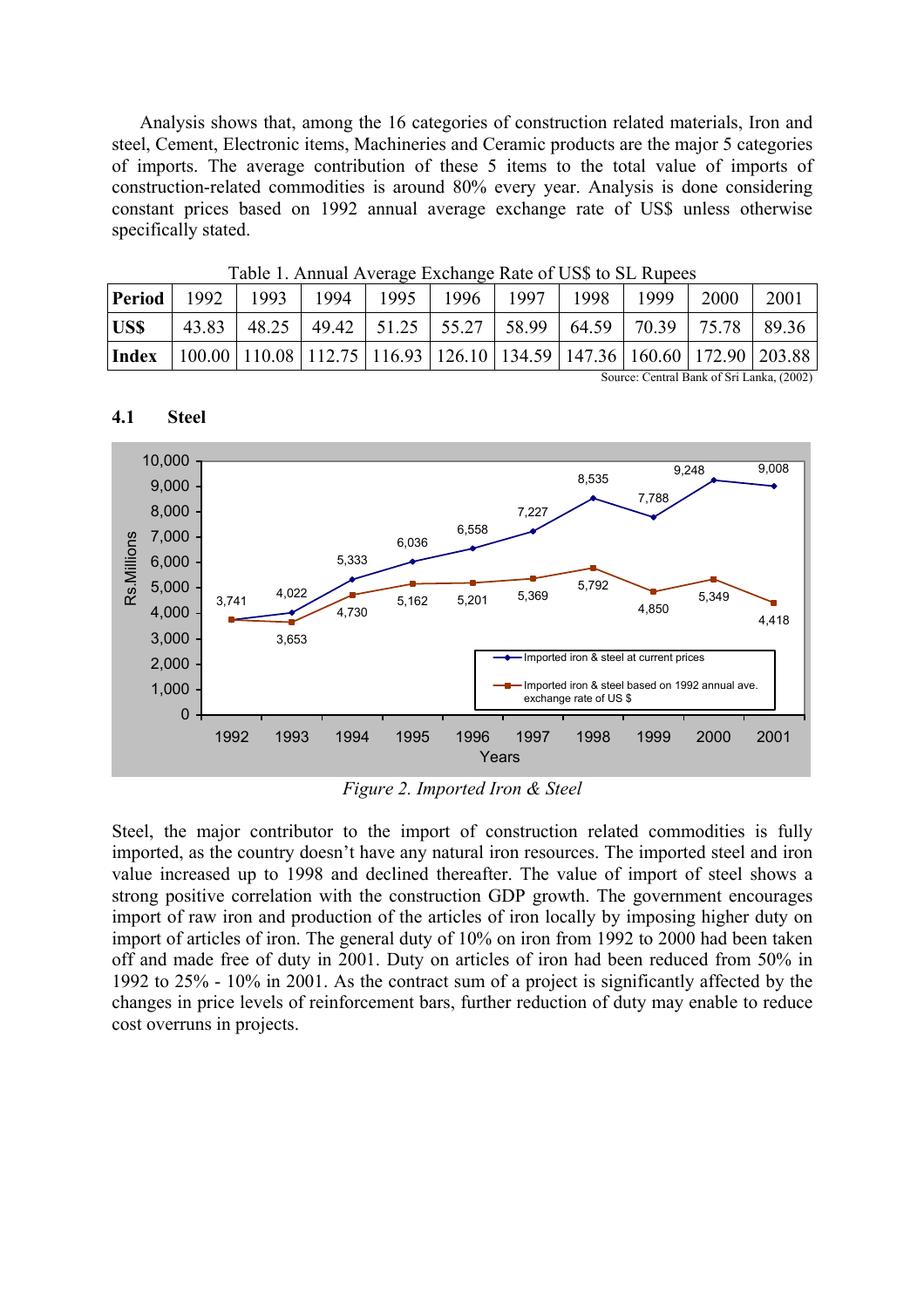### **4.2 Cement**



*Figure 3. Imported Cement* 

Cement is exclusively used for construction purposes. Hence it is used as a regulator of the construction industry by the government. Further, the government can control price levels since imported and locally produced cements are available. This research considered clinker as a part of cement category as it is imported solely for the purpose of cement production. Import of clinker has increased steadily with an annual average growth of 11.51%. The imported clinker is ground and packed locally and is available at the lowest price in local market. Another major change in the cement imports is the downward trend in the import of 50 kg bags, due to increased quantity of imports of bulk cement, which is packed locally. The overall value of imported cement increased up to 1995 and gradually declined thereafter, with the annual average growth of 2.79%. Also it is identified that the price of cement has almost doubled in the last decade. An issue that warrants attention is the import of poor quality, cheap cement and clinker, from India, under the "Indo-Sri Lanka free trade agreement", which has become a major threat to the industry as well as local manufacturers.

# **4.3 Electrical Appliances and Control Gears**

The third major contributing category is the electrical items. An annual average growth of 5.33% is observed despite the declines in 1996 and 1999. This decline is identified as an outcome of low import of discharge lamps and protective devices. The duty on most of the electrical goods had been reduced from 50% in 1992 to 10%-5% in 2001. Further, energy efficient lamps had been exempted of duty in order to conserve electricity. According to experts in industry, the price increase of electrical items is very high in high quality items despite the marginal increase shown by the ICTAD price indices. Anyhow this category of items must be further reviewed on the aspect of general duty as some of the advanced electrical goods cannot be produced locally.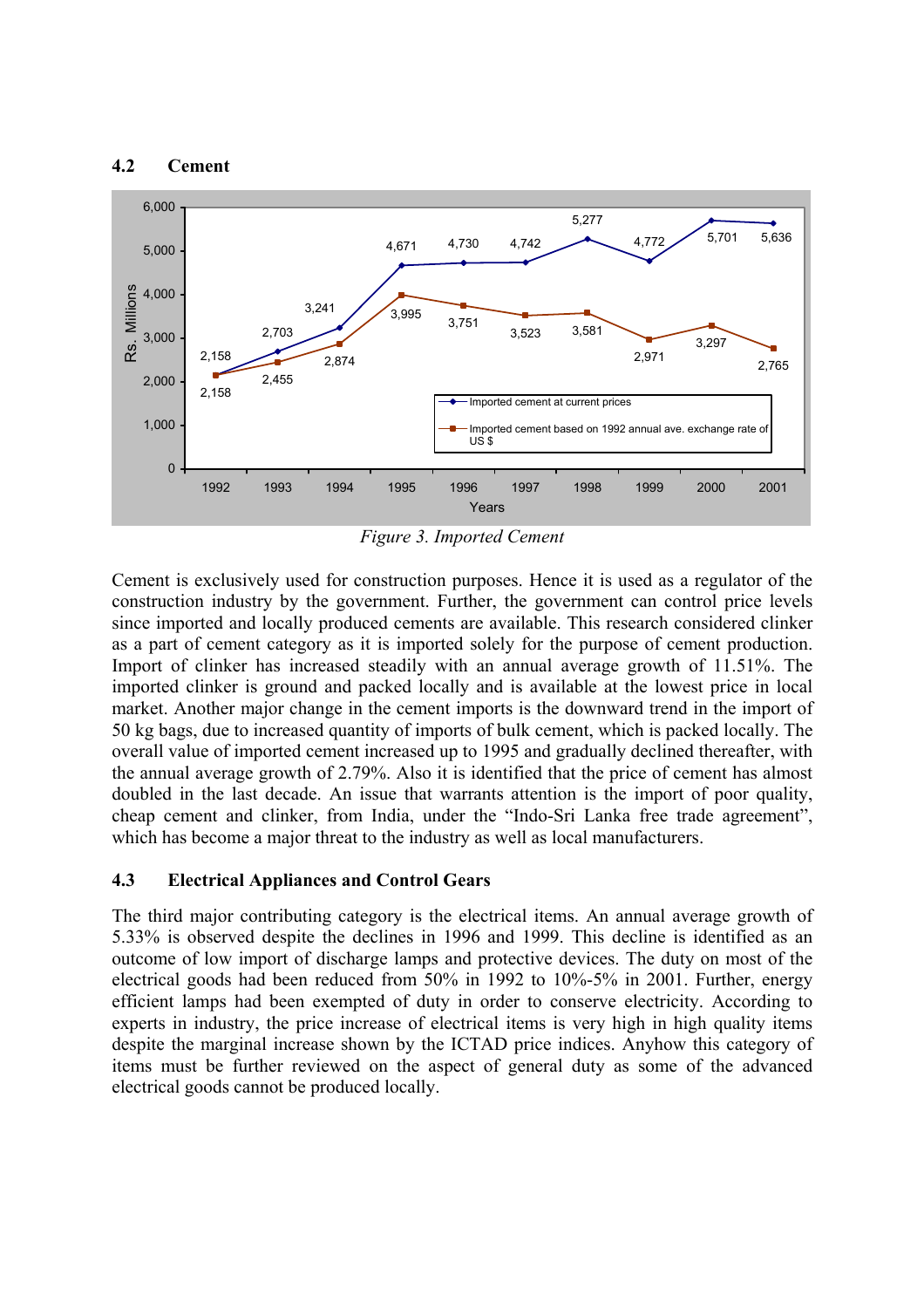

*Figure 4. Imported Electrical Fittings* 



### **4.4 Machineries & Mechanical Appliances**

*Figure 5. Imported Machineries & Mechanical Appliances* 

Value of imported construction-related machineries stayed around Rupees 1.5 Billion over the last decade, except in 1992. Plant-hire companies emerged after the liberalization of economy in Sri Lanka (Wickramasinghe, 1994). This certainly helped the construction industry as contractors are always afraid of investing in plant due to 'capital tied-up' situations. Considering the needed investment on machineries the Government also had reduced the general duties on these commodities over the last decade. It is also found that the response of the total value of imported construction related machineries to the construction growth was negligible due to the 'long-life nature' of investment goods.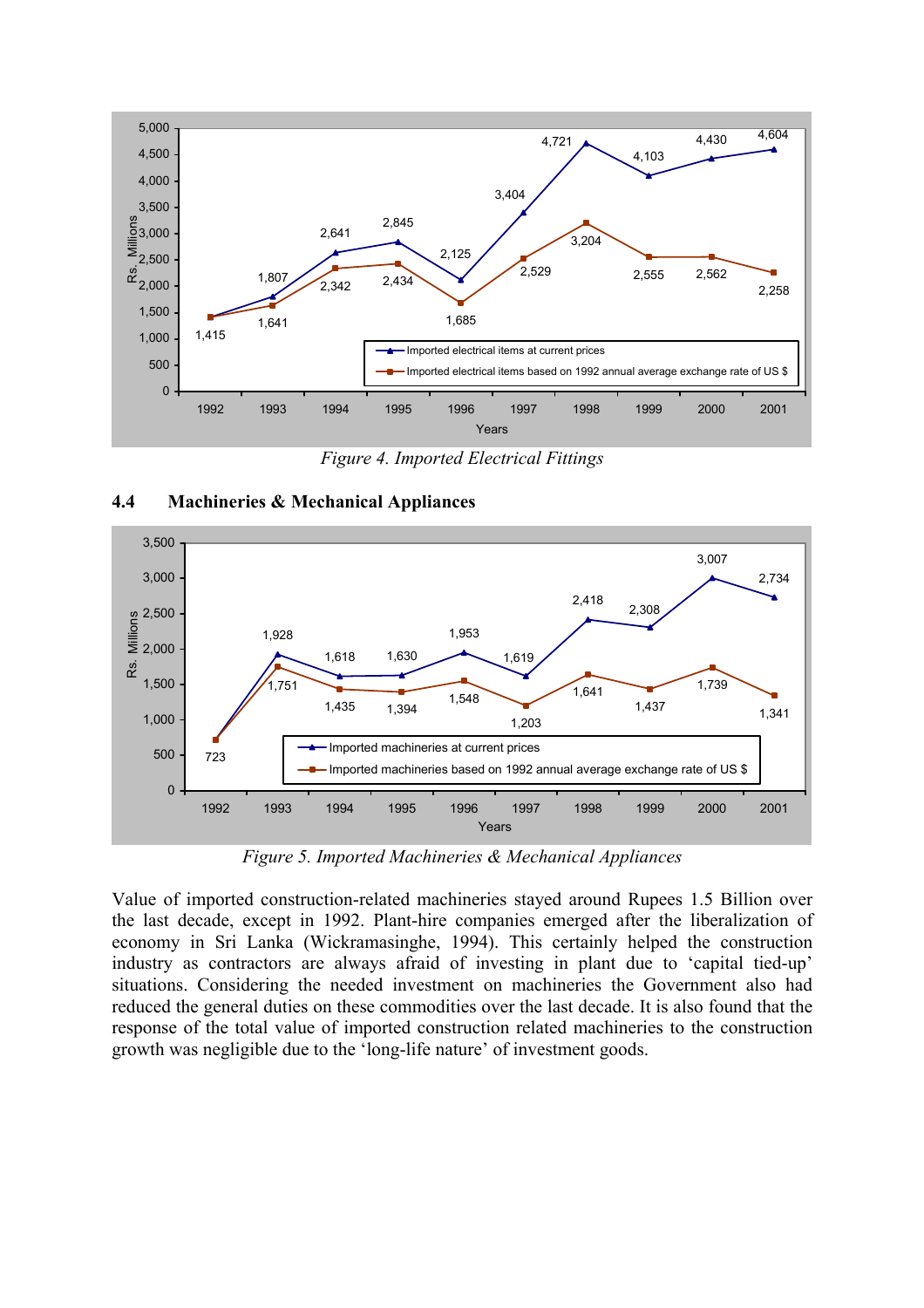# **4.5 Ceramic Products**



*Figure 6. Imported Ceramic Products* 

Import of ceramic products with a high average annual growth of 15.24% has shown a continues growth, especially after 1997 with a steep rise. Inadequate supply of locally produced ceramic products and the notable increase in ceramic tile use may be the reasons for this. The penetration of new agents of foreign ceramic product companies after 1997 had further reduced the local product consumption.

# **4.6 Other Construction related commodities**

Except above five categories, the value of all other categories of imported constructionrelated commodities contributed with lesser than 15% on total. The category of prefabricated buildings had grown over the years and expected to pickup at a higher rate as the need of commercial world to finish construction at a short time period continue to grow. Import of plastic had reduced over the years, since the local industry had performed well. Even though these categories are not significant at present, the change in technology, preference and design may make some of these items important in the future.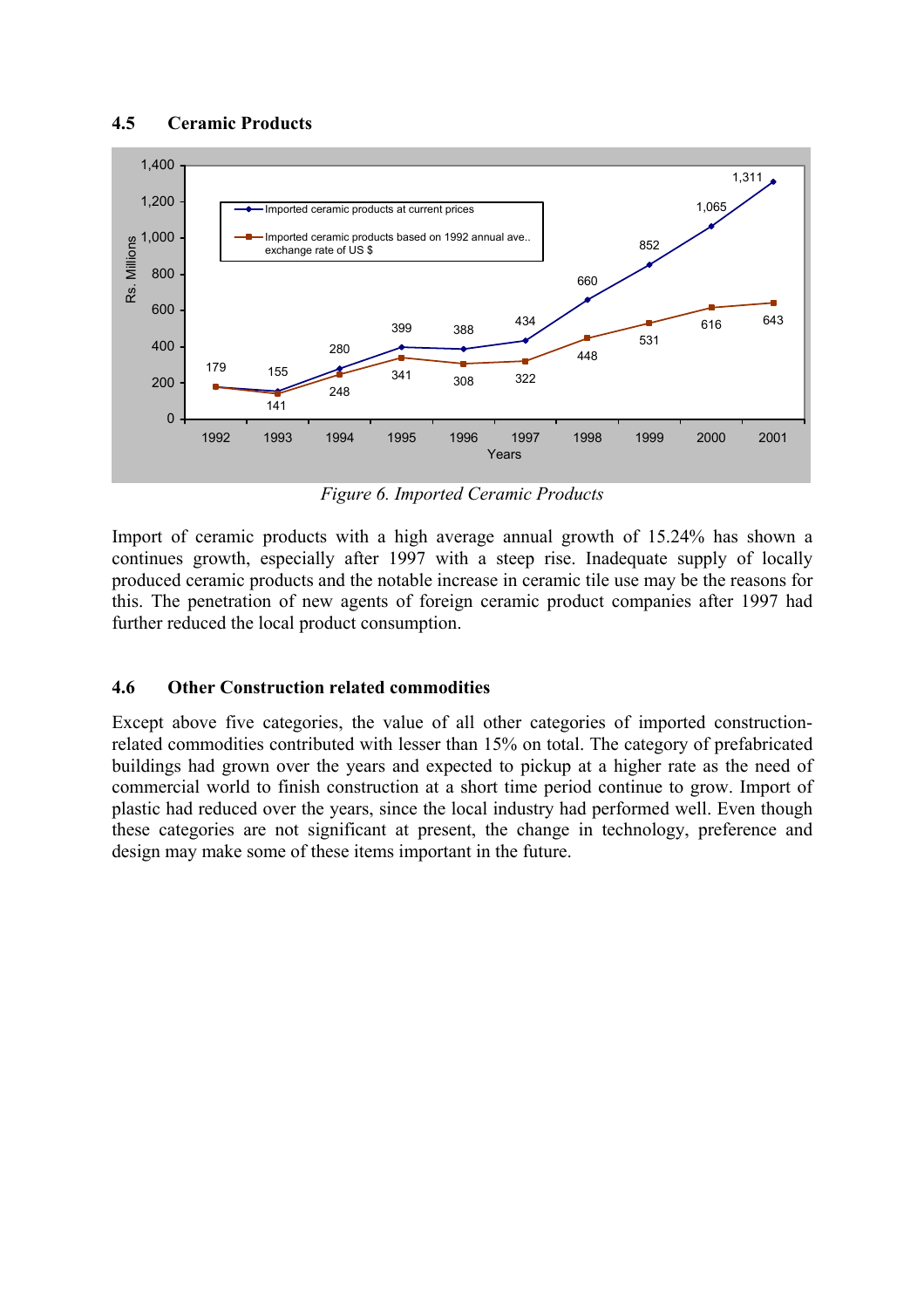## **5 CONCLUSIONS AND RECOMMENDATIONS**

## **5.1 Conclusions**

|                                                                                                                           | Given in CIF value Rs. Million, at current prices |         |         |         |         |         |         |         |         |         |
|---------------------------------------------------------------------------------------------------------------------------|---------------------------------------------------|---------|---------|---------|---------|---------|---------|---------|---------|---------|
| Category                                                                                                                  | 1992                                              | 1993    | 1994    | 1995    | 1996    | 1997    | 1998    | 1999    | 2000    | 2001    |
| Iron & steel                                                                                                              | 3,741                                             | 4,022   | 5,333   | 6,036   | 6,558   | 7,227   | 8,535   | 7,788   | 9,248   | 9.008   |
| Cement                                                                                                                    | 2,158                                             | 2,703   | 3,241   | 4,671   | 4,730   | 4,742   | 5,277   | 4,772   | 5,701   | 5,636   |
| Electrical items                                                                                                          | 1,415                                             | 1,807   | 2,641   | 2,845   | 2,125   | 3,404   | 4,721   | 4,103   | 4,430   | 4.604   |
| Machineries                                                                                                               | 723                                               | 1,928   | 1,618   | 1,630   | 1,953   | 1,619   | 2,418   | 2,308   | 3,007   | 2,734   |
| Ceramic products                                                                                                          | 179                                               | 155     | 280     | 399     | 388     | 434     | 660     | 852     | 1,065   | 1,311   |
| Asbestos                                                                                                                  | 251                                               | 297     | 197     | 62      | 172     | 5       | 126     | 473     | 345     | 892     |
| Glass                                                                                                                     | 460                                               | 386     | 367     | 399     | 369     | 371     | 385     | 405     | 563     | 640     |
| Paints, varnishes & putty                                                                                                 | 537                                               | 213     | 1,259   | 279     | 318     | 364     | 432     | 471     | 552     | 639     |
| Prefabricated buildings                                                                                                   | 44                                                | 153     | 61      | 194     | 202     | 345     | 381     | 289     | 438     | 562     |
| Articles of plastic                                                                                                       | 106                                               | 162     | 195     | 256     | 286     | 374     | 267     | 300     | 387     | 408     |
| Building stones & their<br>articles                                                                                       | 11                                                | 56      | 66      | 142     | 93      | 96      | 216     | 117     | 139     | 344     |
| Carpets                                                                                                                   | 27                                                | 41      | 75      | 65      | 59      | 78      | 137     | 115     | 142     | 197     |
| Articles of Aluminium                                                                                                     | 60                                                | 99      | 341     | 163     | 250     | 177     | 191     | 147     | 165     | 178     |
| <b>Bituminous substances</b>                                                                                              | $\overline{7}$                                    | 10      | 42      | 100     | 74      | 92      | 94      | 90      | 84      | 98      |
| Wood                                                                                                                      | 22                                                | 14      | 78      | 187     | 475     | 55      | 41      | 50      | 35      | 47      |
| Other items                                                                                                               | 112                                               | 175     | 135     | 178     | 155     | 149     | 146     | 301     | 294     | 325     |
| Total construction related<br>imports                                                                                     | 9,853                                             | 12,220  | 15,928  | 17,606  | 18,205  | 19,533  | 24,026  | 22,581  | 26,595  | 27,624  |
| Annual average exchange<br>index for US \$                                                                                | 100.00                                            | 110.08  | 112.75  | 116.93  | 126.10  | 134.59  | 147.36  | 160.60  | 172.90  | 203.88  |
| In constant Rupee term<br>(Total construction related<br>commodities based on 1992<br>annual ave. exchange rate of<br>USS | 9,853                                             | 11,100  | 14,127  | 15,057  | 14,437  | 14,513  | 16,304  | 14,060  | 15,382  | 13,549  |
| Total Imports based on<br>Annual average exchange<br>index for US \$                                                      | 153,555                                           | 175,820 | 208,930 | 232,792 | 238,758 | 257,100 | 257,957 | 262,699 | 320,593 | 261,412 |
| Total Trade Balance based on<br>Annual average exchange<br>index for US \$                                                | 45,700                                            | 50,302  | 68,310  | 65,945  | 58,770  | 53,372  | 47,325  | 60,223  | 77,605  | 50,320  |

Table 2. Import of Total Construction related commodities

Source: Extracted data from External Trade Statistic

Change in the structure of imported construction-related commodities indicates the evolution of construction industry especially its total expenditure on imports.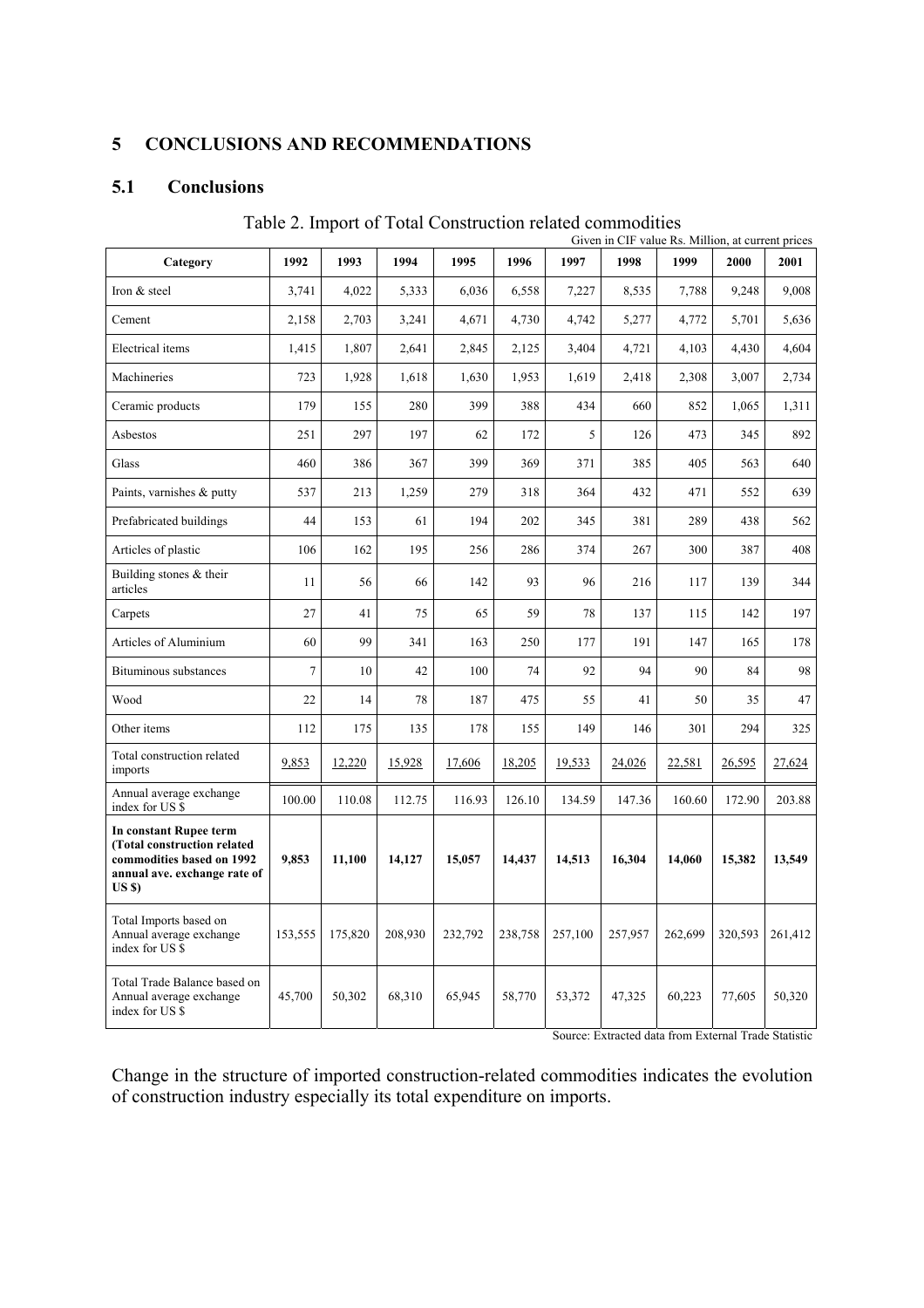

*Figure 7. Import Structure of Construction-related Commodities in Constant Rupee Term* 

Figure 7 shows that the industry, which had steel and iron as the major contributor, still stands with the same structure but with an increased percentage of contribution from electrical items and ceramic products.



*Figure 8. Contribution of Construction-Related Commodities to Trade Balance* 

Total value of imported construction-related commodities (in constant factor price) had increase up to 1994-1995 and stayed around Rupees15 billion in the latter years. This total value is divided by trade balance to find the contribution of construction related commodities to trade balance.

Instead of custom figures, adjusted figures for lags and other factors in recording for import and trade balance from central bank reports are taken for this purpose, since the construction-related commodities are almost free of lags and errors in recording according to customs officials. With an annual average contribution of 24.34% to trade balance, the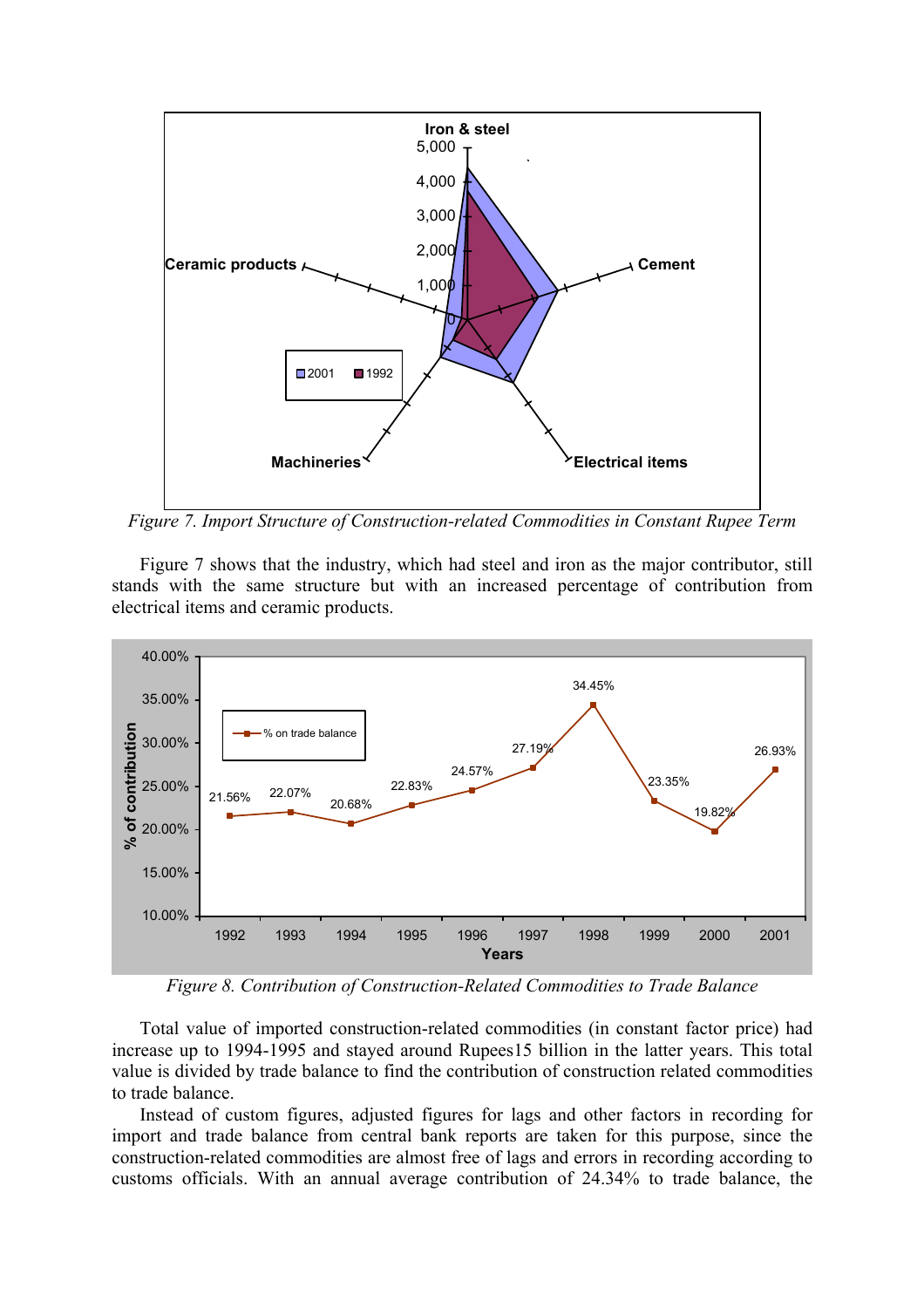construction-related imports stands as a main area to be reviewed and reconsidered for the related policy changes. As this figure doesn't seem to be dangerous to the economy, the collection of impacts in the long run may result in adverse effects both to the construction industry and to the economy as a whole.

### **5.2 Recommendations**

This study focused on identifying the contribution of construction related commodities to the trade balance of Sri Lanka. As an industry with significant imports there is a need to promote domestic material use. A positive attitude change is required from the construction industry in this context, especially from the people who recommend the selection of materials and design. Special concern should be given to the imported commodities of inferior quality.

The HS classification used for the selection of material should be consistent to study and evaluate the trend of commodities. However according to the central Bank economists, changes have been done in each proposal of revenue protection orders (where the HS coding are given), which make them difficult to transfer custom figures to end-user classification table, as in different years different HS Code has been given to refer a particular commodity. For this research, several HS Codes had to be referred back to earlier issue of revenue protection orders in order to understand and decide the material selection. Therefore it is advisable for the Ministry of Finance to follow a standard in defining these HS Codes.

Institutions such as Sri Lanka customs and Inland Revenue Department handle a large amount of documentation work manually. The source document used for this research, the External trade statistics, is based on manually complied information contained in the import or export entries and declarations submitted to customs. Therefore the dependability of the source documents itself is questionable. Computerizing this system would improve the reliability and efficiency of the recording process.

The present government's policy shifts towards liberalization includes changes in tariff structure and reduction in general duty. As the overall Balance of Payment reduced at a higher rate after liberalization in 1977, the new proposals should consider those factors as well to manage such risk. Further the government inconsistently adjusted these general duties by giving different definitions to the duty bands. End users will benefit if the band inconsistencies are eliminated.

Imposing further duty on cement must be carefully done, as it had given adverse effects to the industry in a short time period in the past. Re-opening and full functioning of K.K.S cement factory will surely reduce the BOP and trade balance, as the product is highly regarded by the industry people. Further, the low quality cement and clinker imports from India should be stopped immediately. That needs a revision in the 'Indo-Sri Lanka free trade agreement'. This agreement imposes comparatively very low duties on the concerned products and it is a threat to the manufacturers and quality of domestic materials, and also to the quality of construction output in the long run.

### **6. REFERENCES**

- Appleyard.D.R & Field.A.J,(1995), *International Economics*, 2nd Ed, Richard.D.Irwin,Inc, Chicago, U.S.A.
- Bank of Ceylon, (2002), *Environmental data up-date*, Economic research division, Bank of Ceylon, Sri Lanka.

Bank of Ceylon, (2002), *External environment analysis for corporate plan year 1998-2000*, Economic research division, Bank of Ceylon, Sri Lanka.